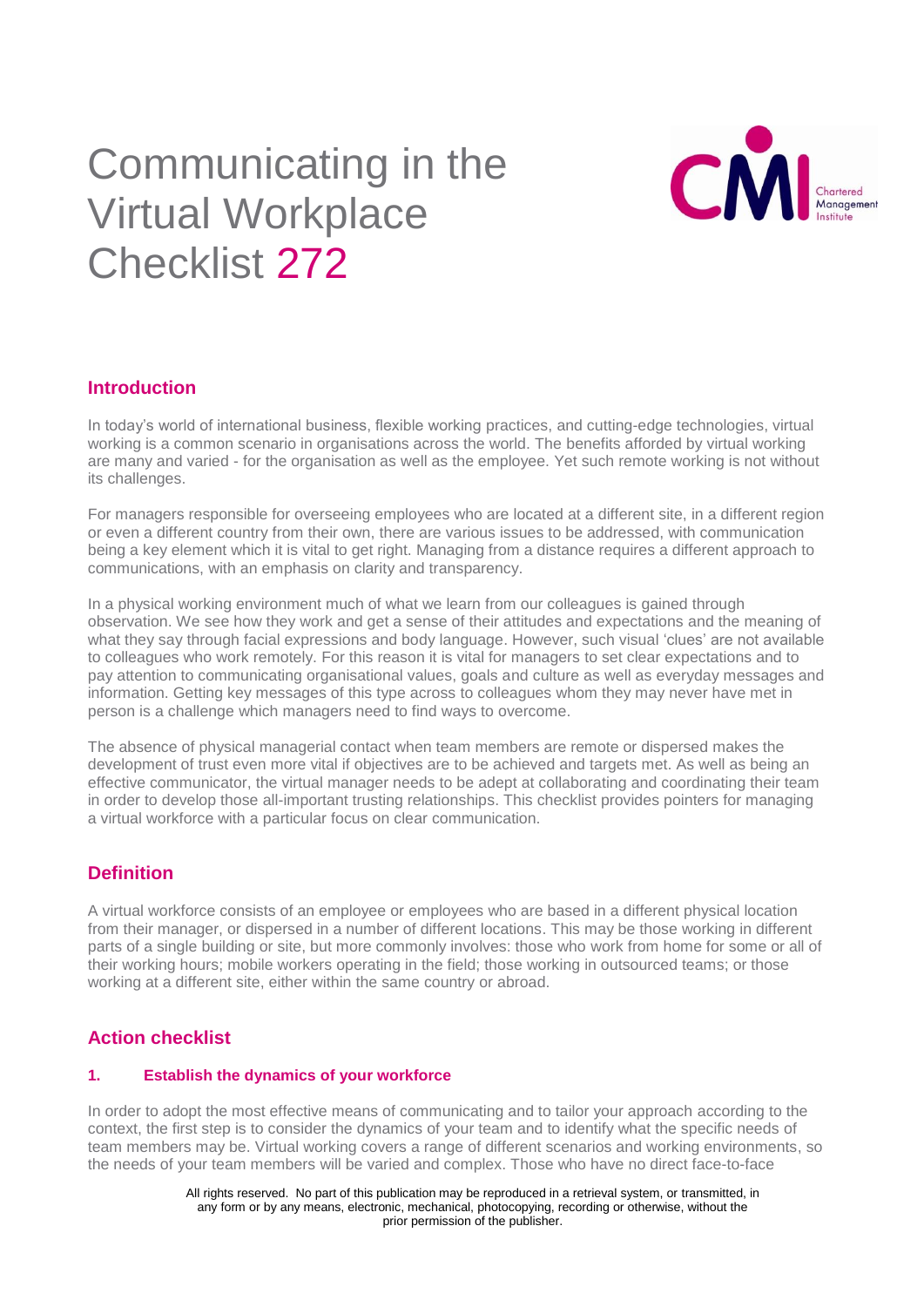exchanges will encounter different challenges to those who have occasional contact. Issues can range from poor IT or communication skills, cultural or language barriers, difficulties of location and time, identity issues, and feelings of isolation. All such concerns need to be assessed and addressed on a one-to-one basis. Be aware that the same solutions may not suit all your team members, even those who are facing similar challenges and try to find ways of meeting individual needs. Where skills gaps are identified, take a proactive approach to provide informal or formal training.

Be mindful that the team dynamic can be very fragile. Relationships amongst team members take longer to establish when colleagues rarely, if ever, see or speak to each other in person. A new employee joining the team or someone leaving can have a much greater impact than when this occurs in a physical workplace. So be patient and be prepared to allow time to re-build your team once the balance has been disturbed.

#### **2. Understand the working environment**

As a manager, it is important to be mindful of the fact that the environment in which your employees work may be very different from your own. Location has a significant bearing on your ability to communicate with colleagues effectively and frequently. If they are based overseas, language barriers and time differences come into play, as well as connection costs and the availability of technology. If employees are operating on the move, from a car, train or plane, for example, your choice of communication methods and the timing of your messages will be affected. If your team members are mobile, you will need to reach some agreement on how you will know when they are available and how you can get hold of them when necessary.

When colleagues are in a public place where they can be over-heard or interrupted this can cause difficulties, especially when you need to discuss personal or sensitive information. Background noise can be an additional problem. Access to reliable technology, support and connections to phone and internet networks may be compromised if recipients are travelling around, or based in a location with poor connectivity. Being aware of these issues will enable you to put contingencies in place and avoid the frustration of being unable to contact a colleague when you need to.

#### **3. Build the team and create a collaborative workforce**

Relationships evolve organically when team members work side by side at the same physical location and, in time, with the help of a good leader, the team begin to bond and develop a sense of common purpose. Remote workers, however, may never actually come into contact with their colleagues, so you will need to devise ways of bringing lone or dispersed workers together to communicate with each other as well as with you. Provide opportunities for the team to come together virtually to share ideas, opinions and progress reports. Ask workers to explain what their key roles are and what they are currently working on.

Audio and video conferencing are effective ways of bringing a virtual team together and getting everyone to communicate. Seeing what someone looks like on a screen or even just hearing their voice can help to aid recognition and familiarity. Consider reinforcing this by circulating employees' photographs and full contact details, if appropriate.

Make it clear that team members will have to communicate with each other in order to get the answers they need. Investigate the use of collaborative technologies such as shared databases, wikis, intranets, and cloud-based work platforms to encourage the exchange of knowledge, information and ideas. By creating an environment conducive to group collaboration you effectively give workers a group identity and a sense of belonging. Collaboration is achievable when everyone is working towards a shared goal, irrespective of their status, background or working environment. Collaborative working underpins good internal communication so dedicate time to getting this right.

## **4. Reinforce organisational practices, values and behaviours**

In a physical workplace, an understanding of organisational policies and practices covering matters such as etiquette, dress codes, acceptable and unacceptable behaviours, appropriate use of humour, and when and how to interact with senior members of staff can be gained by simply observing others. Newcomers quickly learn about an organisation's culture and politics in this way. However, virtual workers frequently lack such visible social clues to inform or prompt them. Electronic communications can also lend a degree of anonymity, which leads people to say things that wouldn't be deemed appropriate in a face-to-face exchange.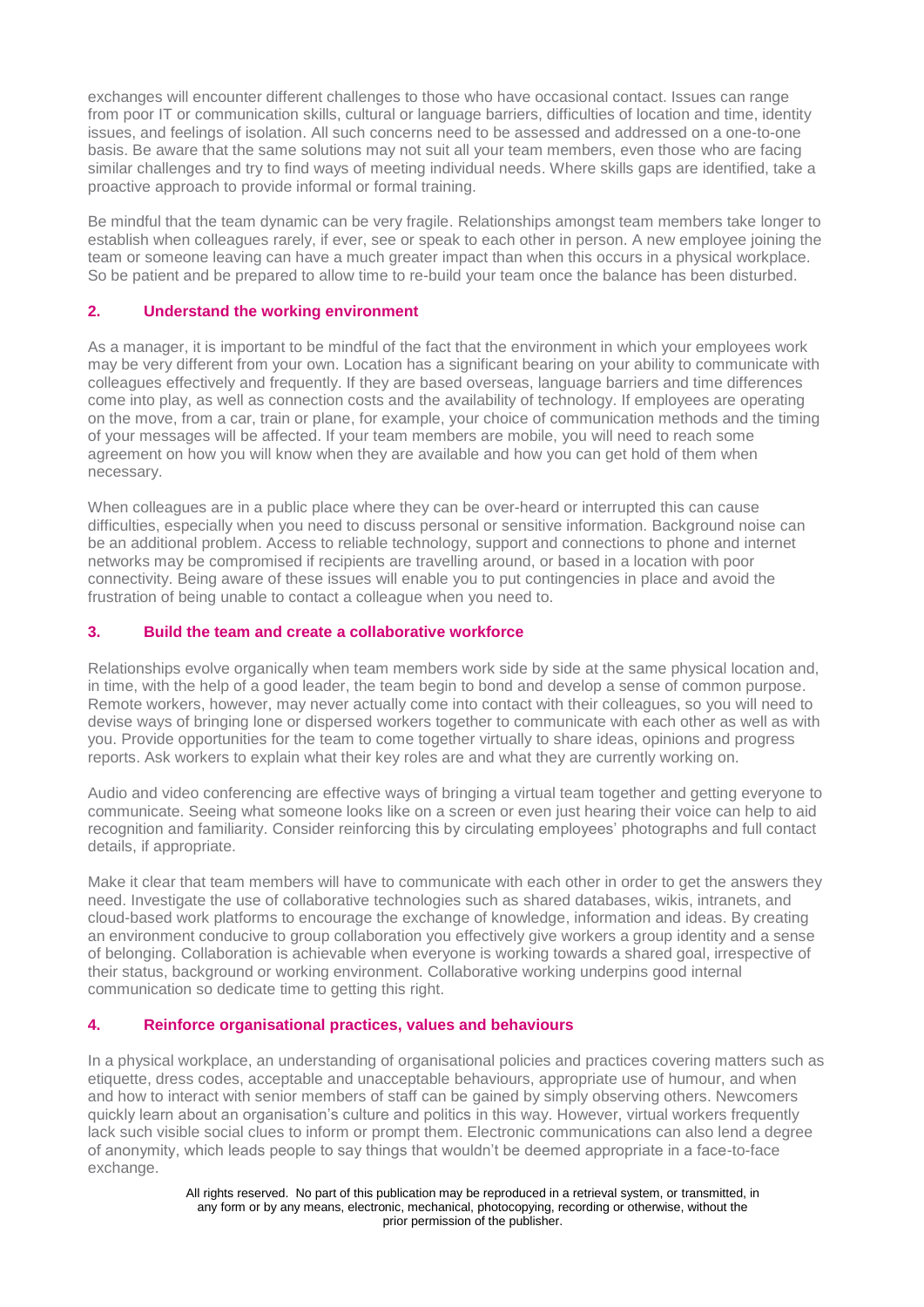It is therefore, the responsibility of the manager to communicate the organisation's policies, values and accepted behaviours explicitly and to ensure that they are followed. There need to be set guidelines for acceptable behaviour so that people know what is expected of them. These should be clearly communicated, documented and acted upon by all concerned, so that organisational standards are met. Any deviation from or disregard of guidelines should be addressed promptly. Be very clear about what you expect of your employees and what they can expect from you in return. Take every opportunity to reinforce the messages through your own behaviour - adopting the right form of address in emails, always arriving promptly for virtual meetings, and showing respect for the opinions of others. Shared behaviours, values and policies help to create a collaborative and cohesive workforce all working to the same high standards.

#### **5. Gain, build and maintain trust**

It's vital to gain, build and maintain trust with all members of your team if they are to remain engaged and motivated at all times. Trust can take time to build, especially when you don't have the benefit of meeting face to face, so it's important to maintain regular contact. Employees need to know you are available to support them and deal with queries when necessary and that the distance between you is purely a physical one.

Avoid sending only group communications and make an effort to communicate with individual team members. Ask how they are, rather than making contact simply to check up on a task they have been set. Depending on the context, a casual email or exchange of pleasantries that isn't solely about work can help to strengthen a trusting relationship.

Be as transparent as you possibly can – in your communications, your expectations and your requirements. This will enable trust to develop and allow uncertainty to be eradicated. Managing from a distance limits your ability to exercise control, so you need to be in a position to trust your team members to keep on track and fulfil the responsibilities allocated to them. Show that you have confidence in their ability and trust them to work without constant supervision or control.

## **6. Provide, and seek, regular feedback**

Be sure to provide regular feedback on the performance of each member of your team. A yearly appraisal may not be the most appropriate means of assessing and discussing the performance of a virtual worker. A year is too long for problems go undetected and fester. Aim to give feedback and provide each worker with the opportunity to discuss their progress with you on a regular basis.

As well as providing feedback on performance, it's also important to keep track of progress and enable employees to make adjustments as necessary. Request regular progress updates as a means of managing the workflow and to maintain a degree of managerial control.

Give workers the opportunity to provide feedback on how projects are developing, choosing a suitable method of enabling them to do this. It can be helpful to set up an open forum where team members can share ideas and discuss problems together, as well as a closed communication channel, where individuals can share sensitive or private information in confidence. Asking for the opinions of all the team will do much to increase engagement and make lone workers feel more supported and less isolated.

Feedback is a two-way stream so it's important that you seek opinions from your employees as to how they feel they are being managed – the things that are working and not working from their perspective and what they need from you. Encouraging feedback will help you identify any concerns, as well as adapting your own practices and approach to better suit their needs.

#### **7. Give recognition and reward where deserved**

Motivation and engagement can be greatly enhanced by judicious use of recognition and reward – both for team projects as well as individual achievements. Consider the best way to reward your team members for a job well done. This might be a mention at an all-staff briefing; a dedicated piece in the company's newsletter or Intranet pages; or a financial incentive for those working on a commission basis, for example. Each organisation will have its own formal methods of recognising and rewarding team and individual performance, but adopting a few informal means of commending people for a job well done will do much to strengthen your relationship with your team. Choose the most appropriate method to communicate achievements; being sure to credit individuals by name.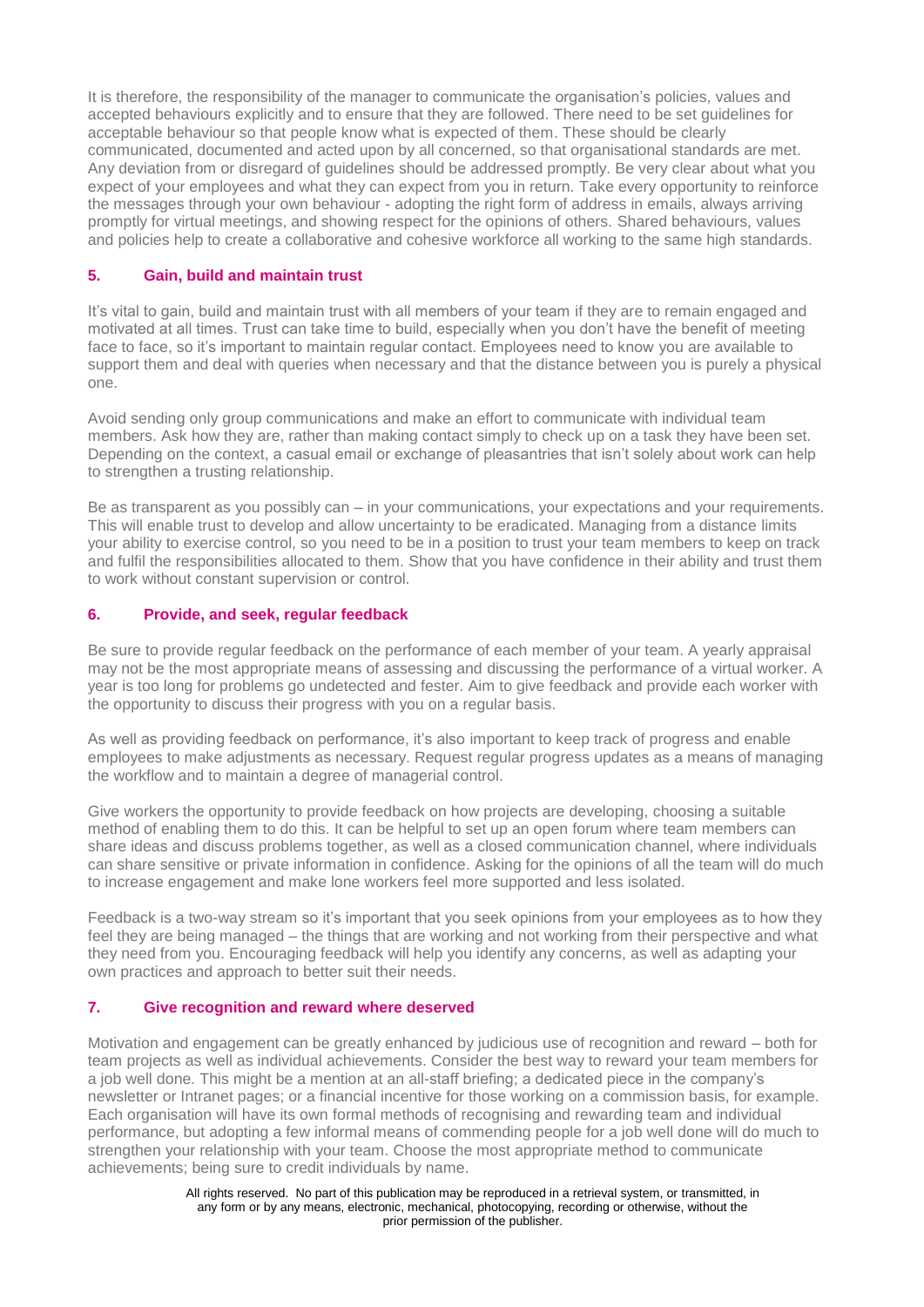### **8. Monitor productivity on a regular basis**

Managing and monitoring the productivity of a virtual workforce can represent a challenge. If every task you set has a month's deadline attached to it, it will be difficult to assess whether workers are productive all the time or simply working around the clock a week before the deadline is due. Setting varied tasks and deadlines helps to keep workloads manageable for yourself as well as your team and ensures that you are constantly in touch with each other.

It is also important to recognise, and act upon, underperformance. Failure to meet targets, missed deadlines, absence, or late arrival at virtual meetings may indicate that an individual is struggling to cope with their workload or indeed has become disengaged. Both are serious issues which need to be dealt with promptly. Although many indicators of disquiet are obvious when you are working alongside a person faceto-face, body language and tone of voice, for example, unease is harder to detect when you don't interact with your employees face to face. This is why regular contact is so important and why it is vital that connections are established and maintained. Building good working relationships and trust helps to ensure that you are kept in the picture at all times and can make allowances for circumstances which are beyond the control of your team. If you have to deal with a serious matter, think about the best way to approach this and choose the time and channel of communication with care. Bear in mind that some forms of electronic communication are regarded as informal; in some cases adopting a more traditional means of communication, such as a written letter, may be more appropriate.

#### **9. Put in place the right technology and training**

Virtual working and virtual management rely heavily on technology including e-communication and social media platforms. If communication is to be effective, you need to ensure that all technology and software in use is fully supported. Equipment needs to be up-to-date and fully operational; mobile phone reception, broadband and connections should be available at acceptable levels; and all members of the team need to be able to access to the same technology at the same time. Frustrating interruptions caused by technical faults or bandwidth problems can swiftly disrupt a virtual meeting. Be prepared by checking that everything is fully operational before a meeting and encouraging participants to do the same.

As well as ensuring the right technology and IT support are in place, it's also crucial for all employees to receive training to equip them with the skills they need. Be aware that remote workers may not have any IT support onsite or close by, especially if they operate from home, and try to make sure that no one in your team is at a disadvantage where technology is concerned. Ask your employees to complete an assessment questionnaire and/or undertake a skills audit so you can accurately assess which employees may need training or additional support. Make arrangements to meet any training needs you identify and ensure that the training is undertaken promptly. Similarly, any skills gaps you identify in your own knowledge should also be addressed.

#### **10. Evaluate e-communication methods**

Remote communications are enables by a range of different technologies and software programmes. When considering which are most appropriate for your use, think about the content and context of the information you want to deliver. Options include:

- telephone conferencing
- video conferencing
- online meeting platforms
- discussion forums
- email
- social media
- intranets
- webinars.

Each method of communication has its own merits, as well as pitfalls, so give your choice due consideration before making a selection. Consider the following factors:

- How formal or informal does the communication need to be?
- How large or small is the group you are communicating with?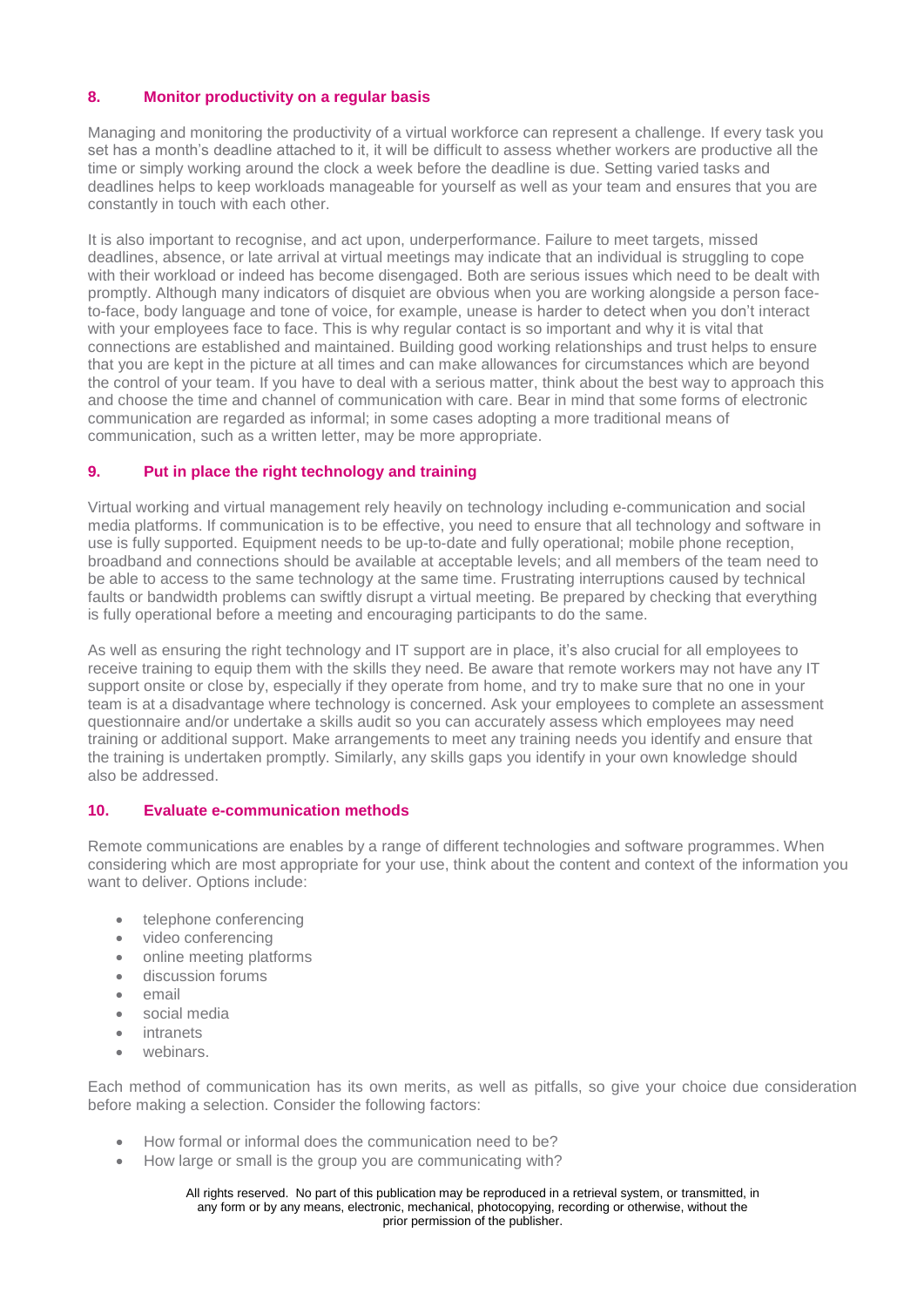- Do you and your team possess the requisite technical knowledge and is the necessary equipment available?
- Do you require instant responses to a message?
- Are participation and interaction important?

In a physical working environment, these means of communication are often used as adjuncts to face-to-face communication. In a virtual one, the rules for using them change as they become the primary means of communicating. Think about how to adapt your use of these technologies and encourage co-workers to do likewise.

#### **11. Ensure clear and detailed communication at all times**

Whichever communication method you choose remember that without visual clues the need to communicate fully and clearly is paramount in a virtual context. It is easy for messages to be misunderstood and misinterpreted when communications are sparse. Communication needs to be clear and transparent, yet also much more detailed than might be necessary in a face-to-face exchange. Supplying additional or background information is therefore a must. You also need to invite feedback explicitly, so that recipients know when to respond and when to listen. Be sure to give delegates the opportunity to seek clarification and ask questions – either during a virtual meeting or afterwards. When complex tasks are involved, it is important to provide guidance notes to reinforce what has been communicated, discussed and agreed.

Additional challenges arise when communicating with colleagues whose native language or cultural background is not the same as your own. Language barriers can prevent your message from being understood so it's essential you are fully aware of the level of written and spoken language skills of everyone within your workforce. Levels of ability may vary amongst your team so if you notice the same individuals doing all the talking in group meetings check that the silence of others is not on account of a lack of understanding. Test this by addressing direct questions to named individuals. Familiarise yourself with the cultural expectations of team members from varying backgrounds and do all you can to encourage interaction and participation.

# **Managers should avoid**

- ambiguous or infrequent communications
- assuming that everyone in the team has the same needs
- using inappropriate technologies
- failing to provide feedback on performance
- forgetting that virtual workers require instruction and guidance.

# **National Occupational Standards for Management and Leadership**

This checklist has relevance for the following standards: Unit DB6 Support remote/virtual teams Unit DB5 Manage team communications

## **Additional resources**

#### **Books**

**Manager's guide to virtual teams**, Kimball Fisher and Mareen Fisher New York NY: McGraw-Hill, 2011 This book is available as an [e-book.](http://www.managers.org.uk/ebooks)

**Managing virtual teams**, Debbie DuFrene and Carol M Lehman Business Expert Press, 2011 This books is available as an [e-book.](http://www.managers.org.uk/ebooks)

**Virtual team success: a practical guide for working and leading from a distance**, Darleen M De Rosa and Richard Lepsinger